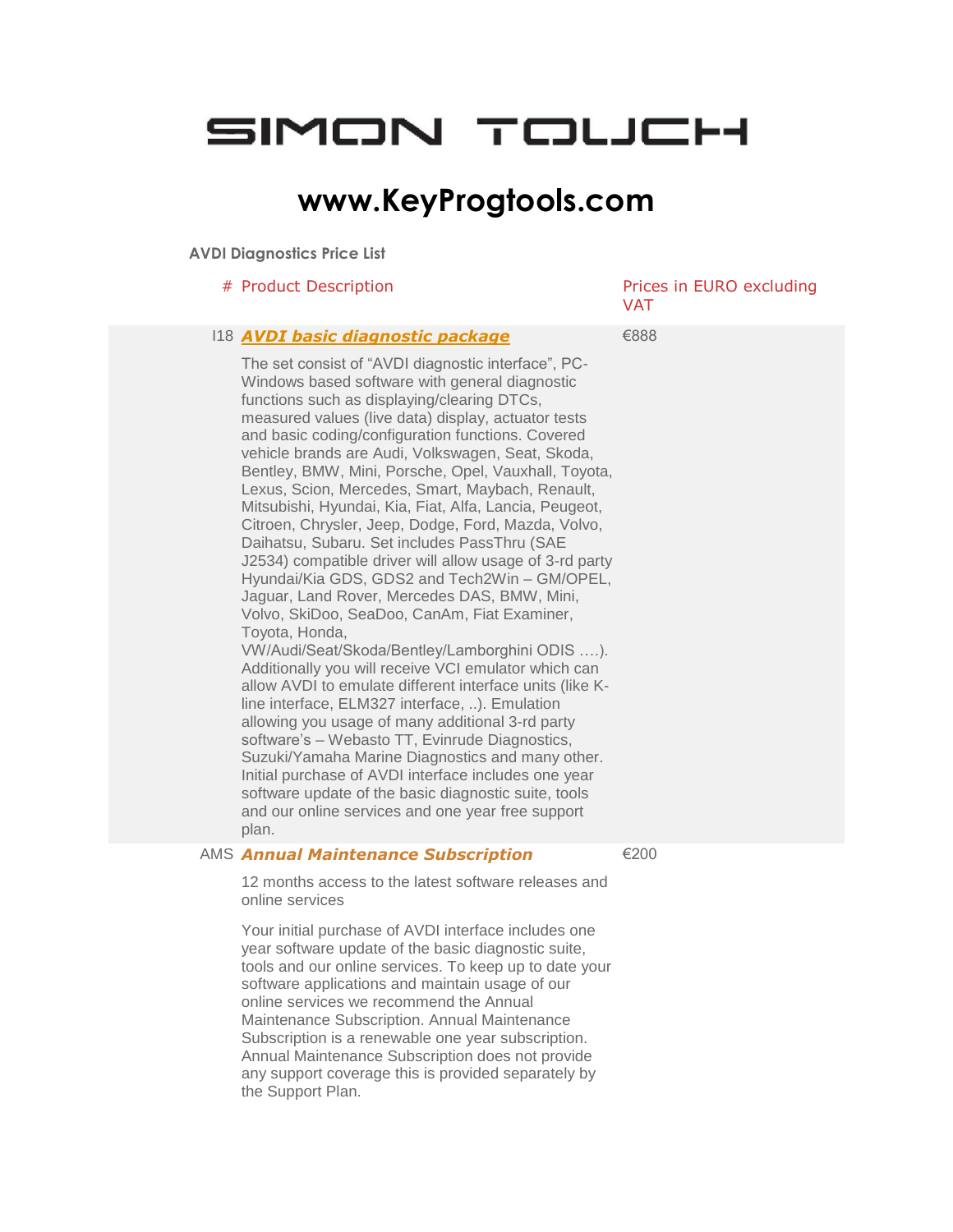| Activate AMS is required to purchase additional<br>special functions                                                                                                                                                                                                                                                                                        |      |
|-------------------------------------------------------------------------------------------------------------------------------------------------------------------------------------------------------------------------------------------------------------------------------------------------------------------------------------------------------------|------|
| ZN002 PROTAG Programmer                                                                                                                                                                                                                                                                                                                                     | €800 |
| The PROTAG programmer is the latest generation<br>tool intended for operation with keys and<br>transponders used in the latest authentication<br>systems and immobilizers.                                                                                                                                                                                  |      |
| ZN030 <b>ABPROG</b> programmer                                                                                                                                                                                                                                                                                                                              | €300 |
| The following ICs are supported M35080xx,<br>D080D0WQ, D160D0WQ, SPI 95xxx, I2C 24XXX,<br>Microwire 93XXX, mcu in BCM2 of Audi<br>A4/A5/Q5/A6/A7/A8/ VW Touareg, mcu in BCM of<br>Renault Megane III, Scenic III, Fluence. ABPROG<br>programmer (ZN030) including the ZN031 and ZN033<br>adapters. ABPROG programmer works with the AVDI<br>interface only. |      |
| ZN031 <b>ABPROG EEPROM/BCM adapter</b>                                                                                                                                                                                                                                                                                                                      | €100 |
| Adapter for ABPROG programmer. It allows<br>programming of EEPROMs -<br>M35xxx/I2C/SPI/MicroWire. This adapter is a part<br>from ABPROG programmer (ZN030).                                                                                                                                                                                                 |      |
| ZN032 ABPROG NEC adapter with socket                                                                                                                                                                                                                                                                                                                        | €50  |
| The adapter is intended for ABPROG programmer<br>ZN030 to be used with NEC MCUs from Mercedes<br>IR-keys.                                                                                                                                                                                                                                                   |      |
| ZN036 IR AVDI cable                                                                                                                                                                                                                                                                                                                                         | €50  |
| Cable for reading data from EIS through Infra Red                                                                                                                                                                                                                                                                                                           |      |
| ZN037 Renault CAN adapter                                                                                                                                                                                                                                                                                                                                   | €20  |
| Adapter for diagnostics of all multimedia modules<br>present in the car (Radio, Navigation, Bluetooth,<br>Telephone, e.t.c)                                                                                                                                                                                                                                 |      |
| ZN038 <b>Fiat/Chrysler CAN adapter</b>                                                                                                                                                                                                                                                                                                                      | €20  |
| Diagnostics adapter for ABS (Anti Lock Brakes),<br>HALF (Haptical Lane Feedback), ESL ( Electronic<br>Steering Lock), ORC (Occupant Restraint), EPS<br>(Electric Power Steering), PAM (Parking Aid Module)<br>present in Fiat 500x and Jeep Renegade                                                                                                        |      |
| ZN039 Toyota Transponder Emulator                                                                                                                                                                                                                                                                                                                           | €50  |
| You NEED to have TN006 active in order to use the<br>emulator. Emulator should ONLY be purchased as a<br>REPLACEMENT. It is also included as part of the<br>TN006 special function.                                                                                                                                                                         |      |
| ZN041 Abrites cable/adapter set for Mercedes-<br><b>Benz</b>                                                                                                                                                                                                                                                                                                | €200 |
| Cable set consisting of Abrites main connector cable,<br>Abrites fuse plug, Abrites switch relay cable, Abrites<br>CAN H (High)/CAN L (Low) Connectors, Abrites LIN                                                                                                                                                                                         |      |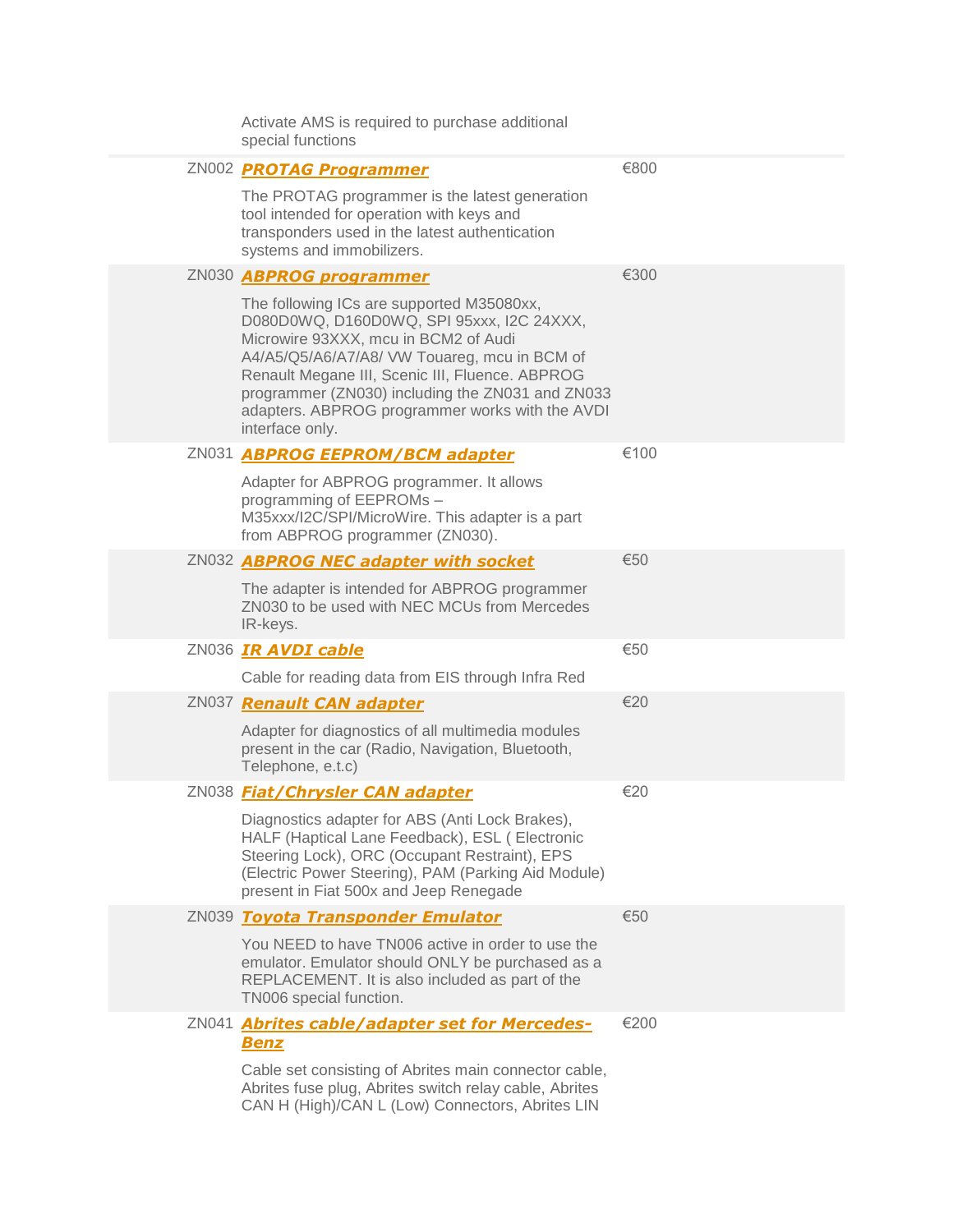|  | Connector, OBDII Y-connector and 3-way D-SUB 25<br>connection box. Used to facilitate key password<br>extraction as well as module virginization in<br>FBS2/FBS3 Mercedes-Benz vehicles. Works in<br>connection with MN026 special function.                                                                                                                                                                                                                                                                                                                                                                 |     |
|--|--------------------------------------------------------------------------------------------------------------------------------------------------------------------------------------------------------------------------------------------------------------------------------------------------------------------------------------------------------------------------------------------------------------------------------------------------------------------------------------------------------------------------------------------------------------------------------------------------------------|-----|
|  | J1850 SAE J1850 adapter for AVDI                                                                                                                                                                                                                                                                                                                                                                                                                                                                                                                                                                             | €40 |
|  | Adapter will allow diagnostic operation with SAE<br>J1850 based diagnostic protocols used in the past<br>from Chrysler, Dodge, Jeep, Plymouth, Ford.                                                                                                                                                                                                                                                                                                                                                                                                                                                         |     |
|  | <b>EM001 ABRITES ESL Emulator for Mercedes</b>                                                                                                                                                                                                                                                                                                                                                                                                                                                                                                                                                               | €50 |
|  | By using the switches on the emulator, you can<br>benefit from a 3-in-1 solution that supports the<br>following models: W203, W204, W207, W208, W209,<br>W210, W211, W212, W169, W245, Vito, Viano and<br>Sprinter. This is a plug and play solution for most<br>models. You can use the ABRITES Software for<br>Mercedes to personalize the emulator (FREE OF<br>CHARGE, NO TOKENS - available for all AVDI<br>owners with valid AMS and special function MN026)<br>or you can personalize the emulator with a green key<br>in the same way as an original ESL (necessary ONLY<br>for W204, W207 and W212). |     |
|  | <b>EM002 ABRITES ESL Emulator for Renault</b>                                                                                                                                                                                                                                                                                                                                                                                                                                                                                                                                                                | €40 |
|  | The ABRITES ESL emulator for Renault vehicles<br>(EM002) is one of the most advanced ESL emulators<br>currently available. The ABRITES ESL emulator is<br>part of the all new ABRITES design, manufacturing<br>and development process which allows the whole<br>emulator unit to be designed, developed and<br>produced in-house by us. The currently supported<br>models include Renault Megane II, Megane III,<br>Laguna III, Scenic III, Clio IV and Fluence.                                                                                                                                            |     |
|  | CB002 <b>AVDI cable for 20 pins round diagnostic</b><br><b>connector for BMW</b>                                                                                                                                                                                                                                                                                                                                                                                                                                                                                                                             | €20 |
|  | CB003 <b>AVDI cable for 38 pins round diagnostic</b><br><b>connector for MERCEDES</b>                                                                                                                                                                                                                                                                                                                                                                                                                                                                                                                        | €20 |
|  | CB004 <b>AVDI cable for 14 pins round diagnostic</b><br><b>connector for MERCEDES Sprinter</b>                                                                                                                                                                                                                                                                                                                                                                                                                                                                                                               | €20 |
|  | CB005 AVDI cable for ESL(ELV) for Mercedes                                                                                                                                                                                                                                                                                                                                                                                                                                                                                                                                                                   | €20 |
|  | CB006 <b>AVDI cable for instrument cluster</b><br>Mercedes W203, W209, W211, W219                                                                                                                                                                                                                                                                                                                                                                                                                                                                                                                            | €20 |
|  | CB007 AVDI cable for Bombardier diagnostic<br>connector                                                                                                                                                                                                                                                                                                                                                                                                                                                                                                                                                      | €25 |
|  | CB008 AVDI cable for BMW bike diagnostic<br>connector                                                                                                                                                                                                                                                                                                                                                                                                                                                                                                                                                        | €25 |
|  | CB009 <b>AVDI cable for connection with trucks</b>                                                                                                                                                                                                                                                                                                                                                                                                                                                                                                                                                           | €25 |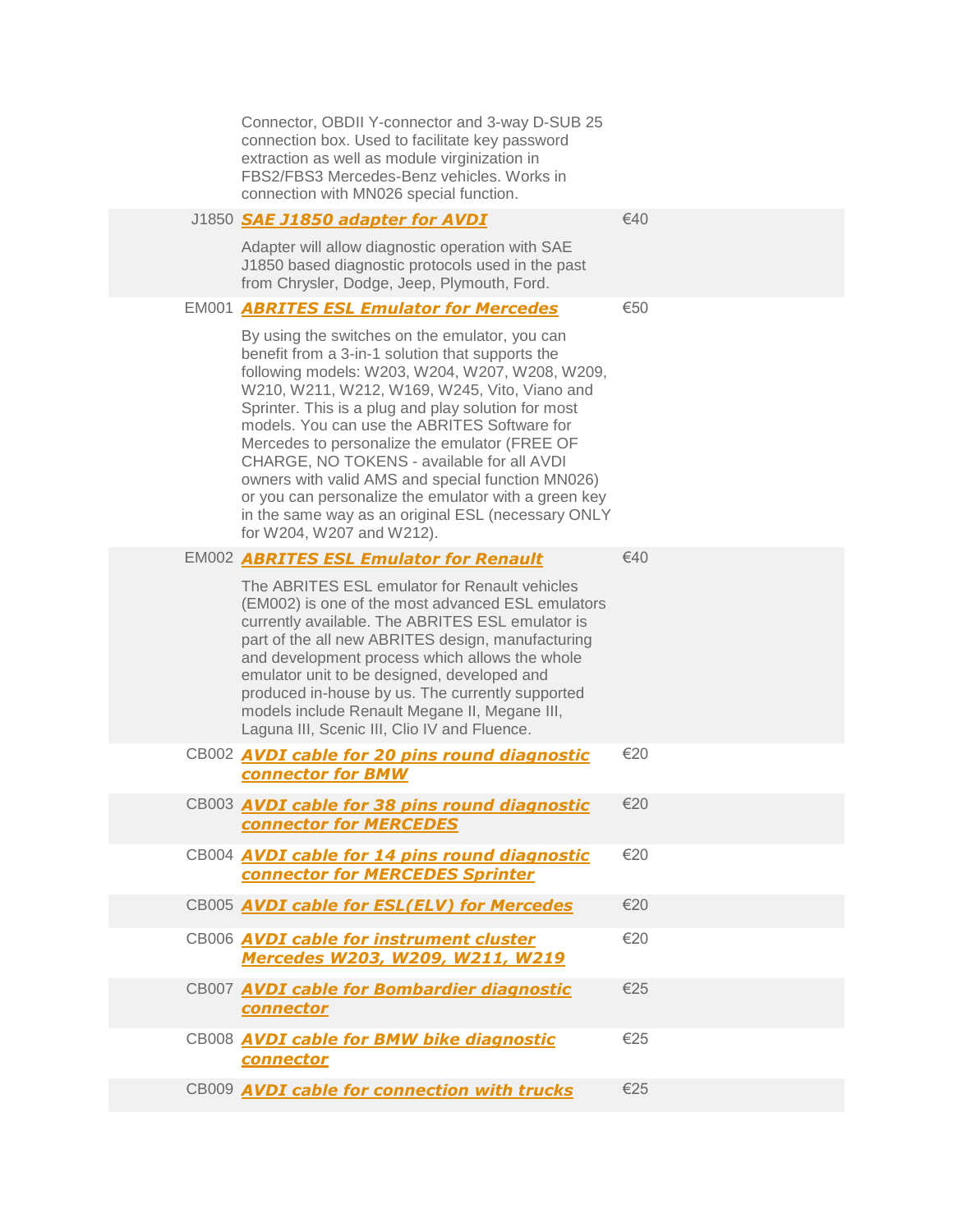| <b>Deutcsh 6 pin (J1708)</b>                                                        |      |
|-------------------------------------------------------------------------------------|------|
| CB100 <b>AVDI OBDII cable (SAE J1962)</b>                                           | €15  |
| CB101 <b>AVDI extension cable for PROTAG</b>                                        | €10  |
| This cable is a part of PROTAG and ABPROG<br>programmers (ZN002, ZN030)             |      |
| CB102 <b>EXT cable for 25 pin F/M</b>                                               | €10  |
| CB103 OBDII Y cable M/2xF                                                           | €20  |
| CB104 USB A-B Cable                                                                 | €5   |
| Cable used to connect the AVDI and PROTAG<br>programmer to the computer             |      |
| CB201 AVDI cable for connection with Suzuki<br><b>Marine Engines type 1</b>         | €20  |
| CB202 AVDI cable for connection with Suzuki<br><b>Marine Engines type 2 (round)</b> | €20  |
| CB203 AVDI cable for connection with Yamaha<br><b>Marine Engines</b>                | €25  |
| CB204 AVDI cable for connection with Evinrude<br><b>Marine Engines</b>              | €25  |
| CB205 Evinrude Flash Update cable                                                   | €20  |
| CB301 AVDI cable for connection with Aprilia<br><b>Bikes</b>                        | €15  |
| CB302 AVDI cable for connection with KTM Bikes                                      | €20  |
| CB303 AVDI cable for connection with Benelli<br><b>Bikes</b>                        | €20  |
| CB304 AVDI cable for connection with Suzuki<br><b>Bikes (6 pins)</b>                | €25  |
| TA6 PCB (BCM2) - 868 Mhz                                                            | €100 |
| TA20 PCB (BCM2) - 433 Mhz                                                           | €100 |
| TA8 PCB (BCM2) - 315 Mhz                                                            | €100 |
| TA9 Abrites key (BCM2) - 868 Mhz                                                    | €50  |
| 10 pcs x TA9 - Abrites keys (BCM2) - 868<br><b>Mhz</b>                              | €350 |
| TA10 Abrites key (BCM2) - 315 Mhz                                                   | €50  |
| <b>10 pcs x TA10 - Abrites keys (BCM2) - 315 €350</b><br><b>Mhz</b>                 |      |
| TA11 Abrites key (BCM2) - 433 Mhz                                                   | €50  |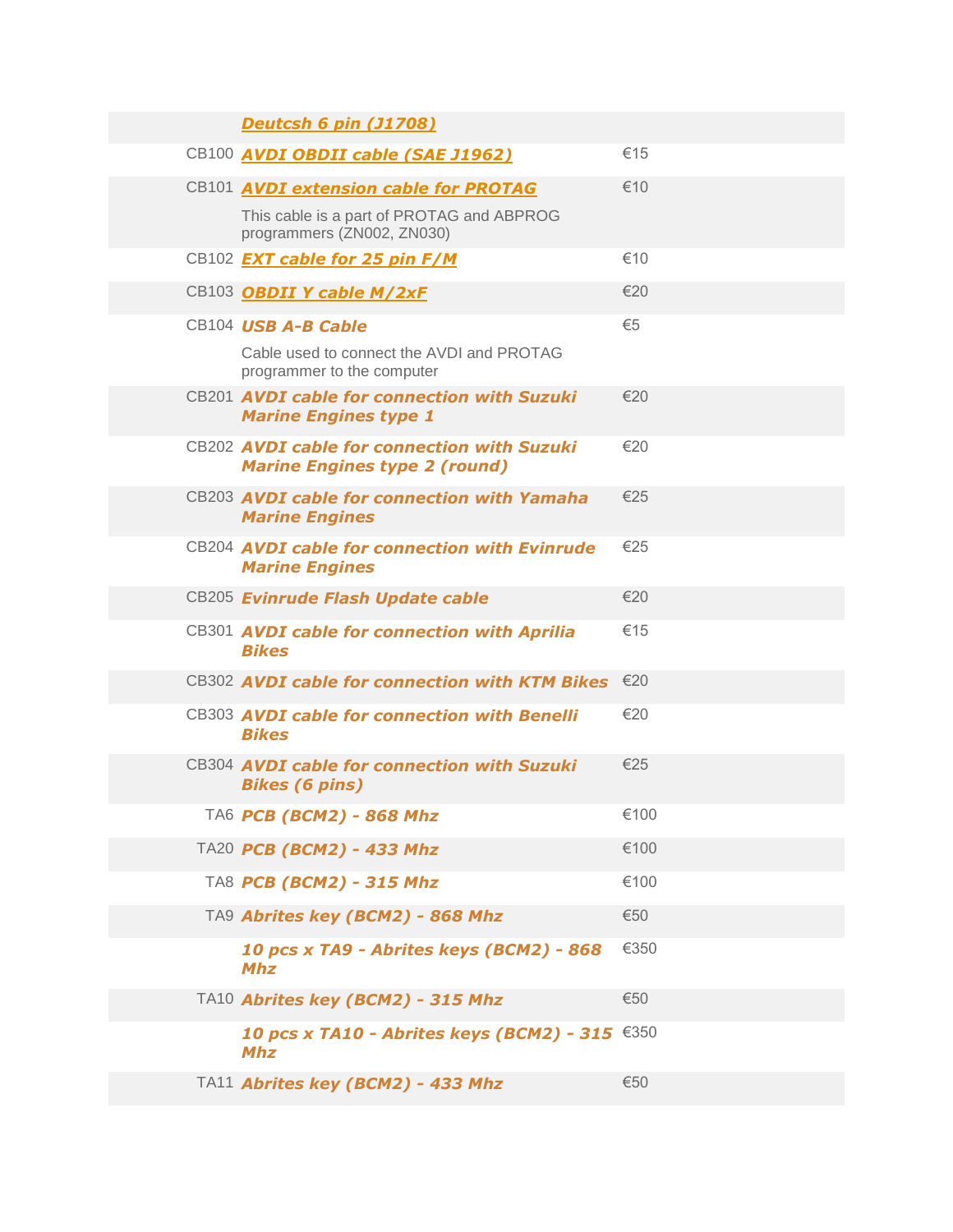| <b>10 pcs x TA11 - Abrites keys (BCM2) - 433 €350</b><br><b>Mhz</b>       |      |
|---------------------------------------------------------------------------|------|
| TA12 PCB for Mercedes IR key fob case with<br>chrome. Frequency - 433 Mhz | €25  |
| TA21 PCB for Mercedes IR key fob case with<br>chrome. Frequency - 315 Mhz | €25  |
| TA13 PCB for Mercedes IR key fob case small<br>size. Frequency - 433 Mhz  | €25  |
| TA22 PCB for Mercedes IR key fob case small<br>size. Frequency - 315 Mhz  | €25  |
| TA14 Abrites KEY for all types Mercedes with<br>IR. Frequency - 433 Mhz   | €30  |
| TA15 Abrites KEY for all types Mercedes with<br>IR. Frequency - 315 Mhz   | €30  |
| TA16 Abrites KEY-CARD for Renault vehicles                                | €30  |
| TA17 Abrites DST+ Electronic key head                                     | €30  |
| TA19 Abrites Electronic key head<br>(Renault/Dacia)                       | €30  |
| TA23 Abrites Electronic key head with remote<br>control (Renault/Dacia)   | €35  |
| ATC01 Abrites Tough Case - Small size                                     | €35  |
| ATC02 Abrites Tough Case - Medium size                                    | €90  |
| ATC03 Abrites Tough Case - Large size                                     | €120 |
| BSU01 Battery support unit - GYSFLASH 100-12<br><b>HF</b>                 | €570 |

### **Special functions - ABRITES Diagnostics for Audi, VW, Seat, Skoda, Bentley**

| <b>AN043 Immobilizer Data Configuration</b><br><b>Instrument Cluster</b>                                                                                                                                                                                                                          | €500  |
|---------------------------------------------------------------------------------------------------------------------------------------------------------------------------------------------------------------------------------------------------------------------------------------------------|-------|
| Extracting and displaying immobilizer related data by<br>diagnostic. Displaying immobilizer related data from<br>dump of flash and eeprom of micronas mcu in IPC.                                                                                                                                 |       |
| <b>AN044 Instrument Cluster/Engine Control</b><br><b>Module Recalibration</b>                                                                                                                                                                                                                     | €1100 |
| Reading and updating internal control module<br>configuration memory by diagnostic. Extracting and<br>recalibration security access code, PIN, component<br>security bytes, current unit mileage value by K-line,<br>CAN bus and UDS. Emergency start for engine<br>control units EDC15, ME7.x.x. |       |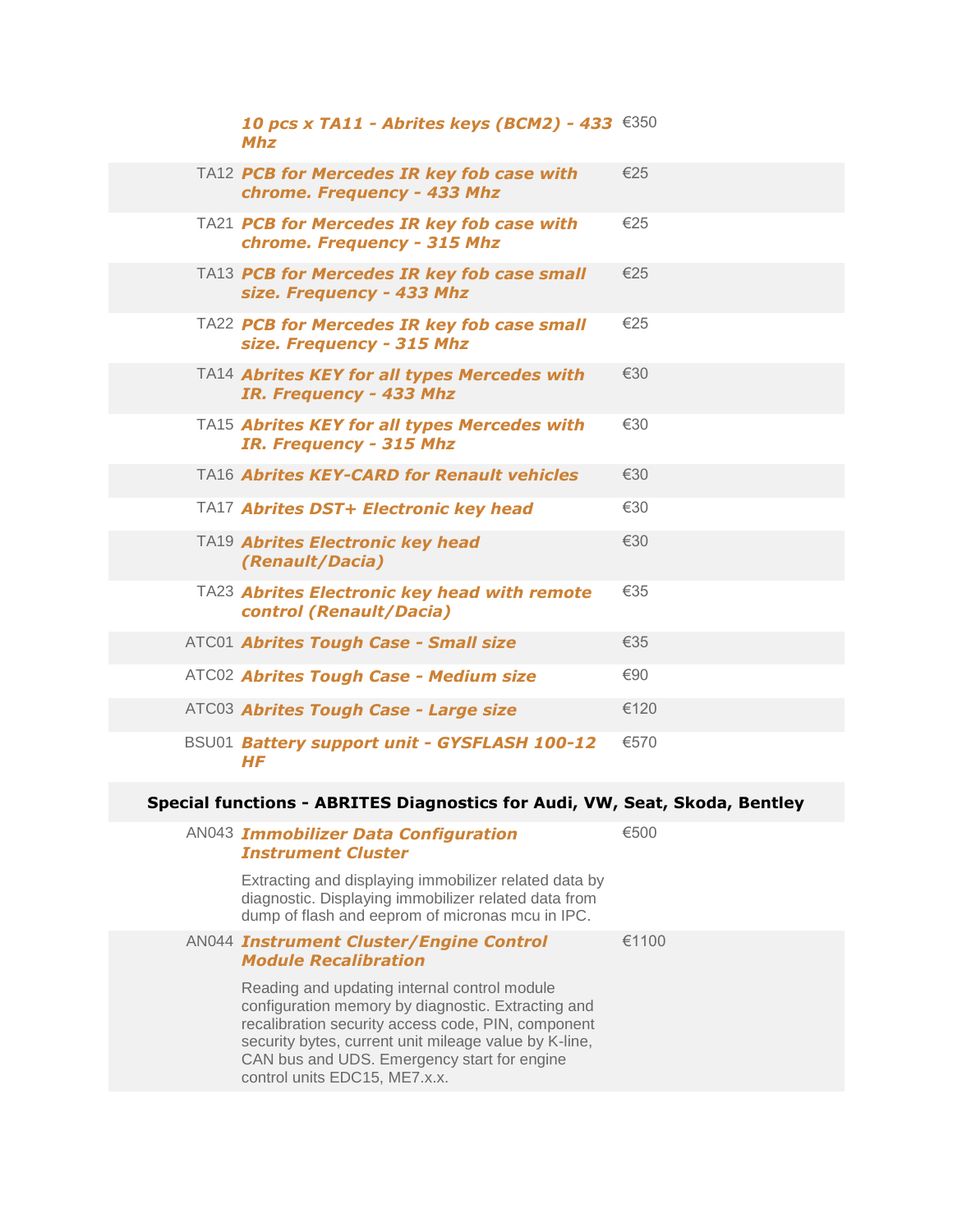|  | <b>AN045 ECU Advanced Diagnostic Functionality</b>                                                                                                                                                                                                                                                                       | €750  |
|--|--------------------------------------------------------------------------------------------------------------------------------------------------------------------------------------------------------------------------------------------------------------------------------------------------------------------------|-------|
|  | Extracting and displaying security code, PIN, control<br>module configuration memory content, component<br>security data from engine control units EDC16,<br>MED9, SIMOS PPD, Siemens VDO 2.4L MPI.<br>Emergency start for engine control units EDC16.                                                                   |       |
|  | AN046 Airbag Control Module - Advanced<br><b>Diagnostic Functionality</b>                                                                                                                                                                                                                                                | €415  |
|  | Ability to manage stored crash data and configuration<br>memory of electronic control unit                                                                                                                                                                                                                               |       |
|  | AN048 ECU Component Security Data                                                                                                                                                                                                                                                                                        | €1000 |
|  | Extracting by diagnostic and displaying PIN,<br>component security data and MAC - EDC17, MED17.                                                                                                                                                                                                                          |       |
|  | AN049 BCM2 Key Programming by Diagnostic                                                                                                                                                                                                                                                                                 | €2000 |
|  | This function will allow the preparation of a key ready<br>for adaptation by diagnostic to the vehicles with<br>BCM2 - Audi A4, S4, RS4, A5, S5, RS5, A6, A7, A8,<br>Q5 / VW Touareg.                                                                                                                                    |       |
|  | AN050 Key Adaptation and Programming                                                                                                                                                                                                                                                                                     | €2000 |
|  | Guided key adaptation functions, preparation keys<br>suitable for the vehicle (dealer's keys). Included are<br>also Audi A6, Audi Q7, Audi Allroad, VW Crafter(with<br>EDC16 ECU), VW Passat, (BCM2 based vehicles are<br>supported only with the help of ABProg*).<br>* AN049 function is a fully diagnostic solution.  |       |
|  | <b>AN052 Component Protection Manager</b><br>(generation 1/2)                                                                                                                                                                                                                                                            | €2000 |
|  | This function will allow adaptation of used electronic<br>control units in the vehicle. Audi A8, A6, Q7, Allroad,<br>A4, A5, Q5                                                                                                                                                                                          |       |
|  | AN053 ECU Adaptation by Diagnostic                                                                                                                                                                                                                                                                                       | €1300 |
|  | Adaptation of engine control units to the vehicle.<br>Supported are Immo IV systems: EDC16,EDC17,<br>MED17, MED9, Simos PPD, ME7.5.20, ME7.5.30.<br>Immo V systems: EDC17/MED17, BCM2                                                                                                                                    |       |
|  | AN054 ECU EDC17/MED17 programmer through<br>boot-mode                                                                                                                                                                                                                                                                    | €1000 |
|  | Full access to the memory through boot-mode (CAN<br>bus). Immobilizer bypass for engine control units<br>EDC17/MED17 through boot-mode. Recalibration of<br>control unit mileage - EDC17/MED17 through boot-<br>mode. Transfer PIN/CS/MAC from one<br>EDC17/MED17 to another. Fix the checksums in<br>EDC17/MED17 flash. |       |
|  | AN055 EDC17/MED17 Direct PIN/CS                                                                                                                                                                                                                                                                                          | €500  |
|  |                                                                                                                                                                                                                                                                                                                          |       |

Reading PIN/CS by direct connection to the CAN bus wires of the ECU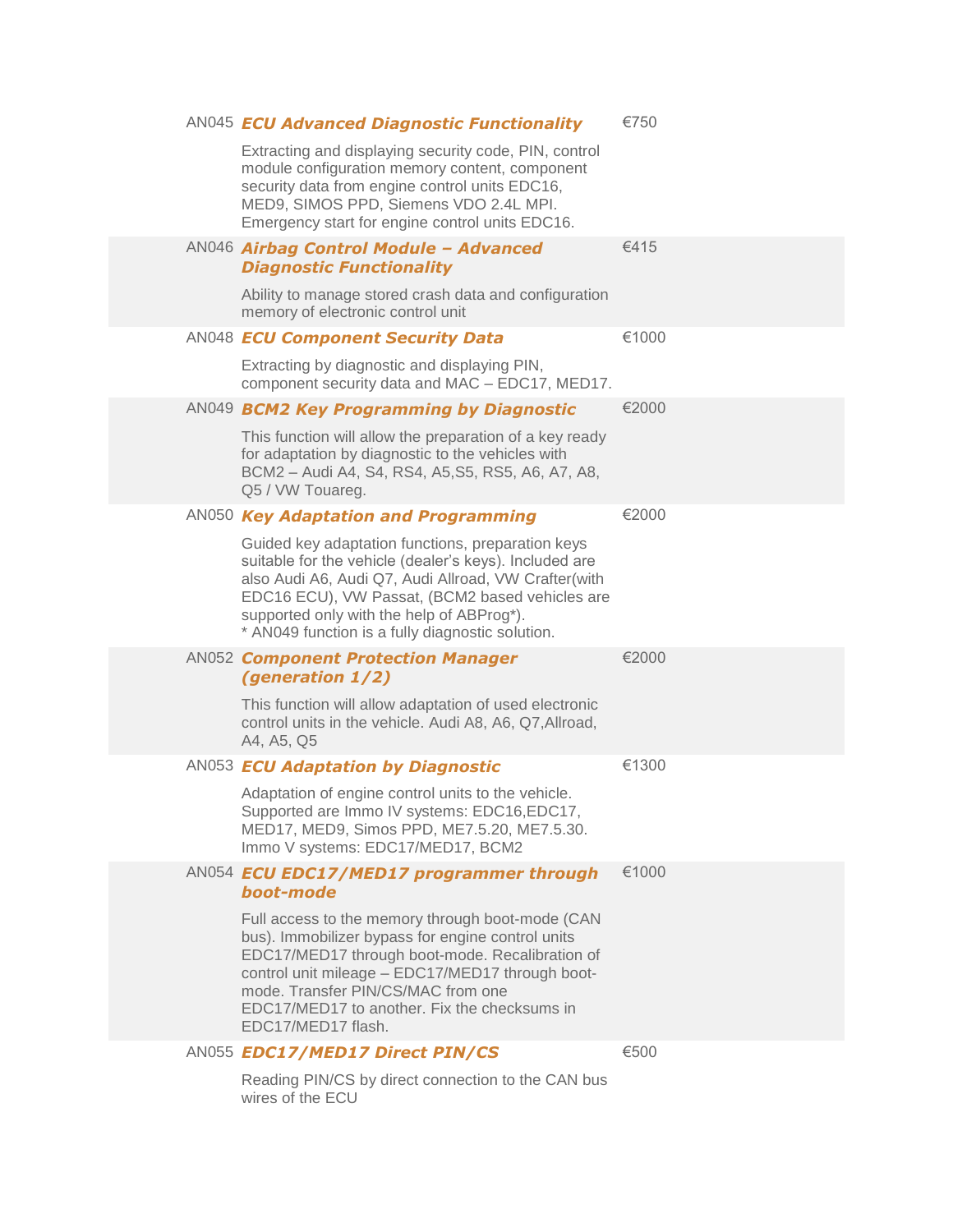|  | AN056 Transmission A4/S4/RS4/A5/S5/RS5/Q5 €1500<br>2007+,A6/S6/RS6/A7/S7/RS7/A8/S8<br>2010+ VW Touareg 2010+adaptation                                                                                                                                      |       |
|--|-------------------------------------------------------------------------------------------------------------------------------------------------------------------------------------------------------------------------------------------------------------|-------|
|  | This will synchronize the transmission control unit<br>(TCU) with the immobilizer, and willallow to shift the<br>gears.                                                                                                                                     |       |
|  | AN057 Read Simos PCR 2.1 engine control units                                                                                                                                                                                                               | €500  |
|  | The PIN/CS/MAC are read for these engine control<br>units (ECUs)                                                                                                                                                                                            |       |
|  | AN059 BCM2 All keys lost (A6/A7/A8)                                                                                                                                                                                                                         | €2000 |
|  | Key learning for Audi A6/A7/A8 with ALL KEYs LOST                                                                                                                                                                                                           |       |
|  | <b>Special functions - ABRITES Diagnostics for Porsche</b>                                                                                                                                                                                                  |       |
|  | PO006 Instrument Cluster/Engine Control<br><b>Module Recalibration</b>                                                                                                                                                                                      | €540  |
|  | Reading and updating internal control module<br>configuration memory by diagnostic. Recalibration of<br>control unit working characteristics (time, mileage).                                                                                               |       |
|  | PO007 Advanced Diagnostic Functionality                                                                                                                                                                                                                     | €665  |
|  | Coding, configuration, adaptation of control units. Key<br>programming, PIN code calculation.                                                                                                                                                               |       |
|  | <b>Special functions - ABRITES Diagnostics for Nissan</b>                                                                                                                                                                                                   |       |
|  | NN006 PIN and Key Manager                                                                                                                                                                                                                                   | €550  |
|  | Calculation PIN code (including 20-digit PIN Code)<br>and programming keys by diagnostic.                                                                                                                                                                   |       |
|  | Special functions - ABRITES Diagnostics for Fiat, Alfa, Lancia                                                                                                                                                                                              |       |
|  | <b>FN013 Instrument Cluster Data Manager</b>                                                                                                                                                                                                                | €500  |
|  | Update of Instrument Cluster working data.                                                                                                                                                                                                                  |       |
|  | FN014 Engine Control Unit Flash Manager                                                                                                                                                                                                                     | €205  |
|  | Reading and Updating ECU's flash memory by<br>diagnostic. ECUs supported: IAW<br>4AF, 4EF, 59F, 5AF, 5AM, 5NF, 5SF3; MJD 6JF                                                                                                                                |       |
|  | <b>FN015 Engine Control Unit Configuration</b><br><b>Manager</b>                                                                                                                                                                                            | €575  |
|  | Reading and Updating ECU's configuration memory<br>by diagnostic. Reset to factory new state option.<br>ECUs supported: EDC15C5, EDC15C7, MJD<br>6JF/8F2; Marelli IAW 4AF, 4EF, 59F, 5AF, 5AM, 5NF,<br>5SF3, 5SF8; BOSCH ME7.3H4 (boot), ME7.3.1<br>(boot). |       |
|  | FN017 PIN and Key Manager for FCA vehicles                                                                                                                                                                                                                  | €1200 |
|  | Key programming. Transponders/Keys preparation.<br>BCM - Configuration data read and update, PIN,                                                                                                                                                           |       |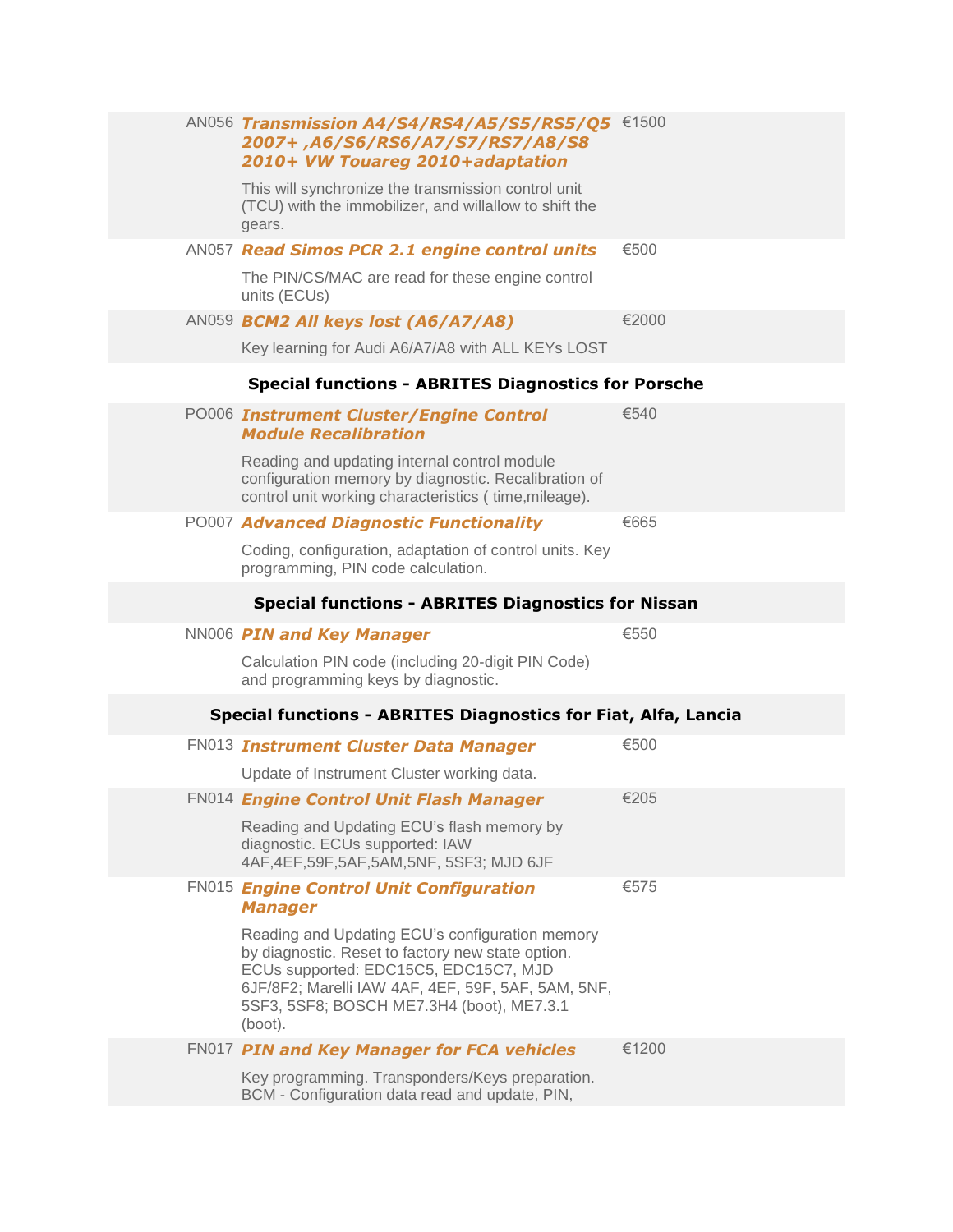| component protection data display. Remote control<br>programming.                                                                                                              |       |
|--------------------------------------------------------------------------------------------------------------------------------------------------------------------------------|-------|
| <b>Special functions - ABRITES Diagnostics for Mitsubishi</b>                                                                                                                  |       |
| MI005 Engine Control Unit Flash Manager                                                                                                                                        | €165  |
| Reading and Updating ECU's flash and configuration<br>memory by diagnostic.ECU EDC15                                                                                           |       |
| MI006 PIN and Key Manager                                                                                                                                                      | €415  |
| PIN code calculation and key programming<br>functionality.                                                                                                                     |       |
| Special functions - ABRITES Diagnostics for Hyundai, Kia                                                                                                                       |       |
| HK006 PIN, Key Manager                                                                                                                                                         | €400  |
| Key programming functionality. PIN calculation by VIN<br>for vehicles up to year 2007. PIN code display -<br>EDC16 and KEFICO. Flash Read/update for ECUs<br>EDC <sub>16</sub> |       |
| HK007 Instrument Cluster, Engine Control Data<br><b>Manager</b>                                                                                                                | €300  |
| Update of Instrument Cluster working data, Flash<br>read/update for ECUs EDC15C2, EDC15C2<br>configuration memory update.                                                      |       |
|                                                                                                                                                                                |       |
| <b>Special functions - ABRITES Diagnostics for Volvo</b>                                                                                                                       |       |
| <b>VL003 Instrument Cluster Data Manager</b>                                                                                                                                   | €500  |
| Update of Instrument Cluster working data.                                                                                                                                     |       |
| <b>Special functions - ABRITES Diagnostics for Ford, Mazda</b>                                                                                                                 |       |
| FR005 Instrument Cluster Module Recalibration                                                                                                                                  | €330  |
| Reading and updating internal control module<br>configuration memory by diagnostic.                                                                                            |       |
| FR008 Key Manager, Advanced Diagnostic<br><b>Functionality</b>                                                                                                                 | €2000 |
| Key programming functionality, InCode calculator<br>needed for adaptation of new electronic control units<br>(and keys also).                                                  |       |
| Special functions - ABRITES Diagnostics for Bikes, Snowmobiles, Water scooters                                                                                                 |       |
| BK002 Advanced bike diagnostics, BMW bikes<br>keyprogramming                                                                                                                   | €400  |
| <b>Special functions - ABRITES Diagnostics for BMW, Mini</b>                                                                                                                   |       |

Programming keys by diagnostic. Supported type of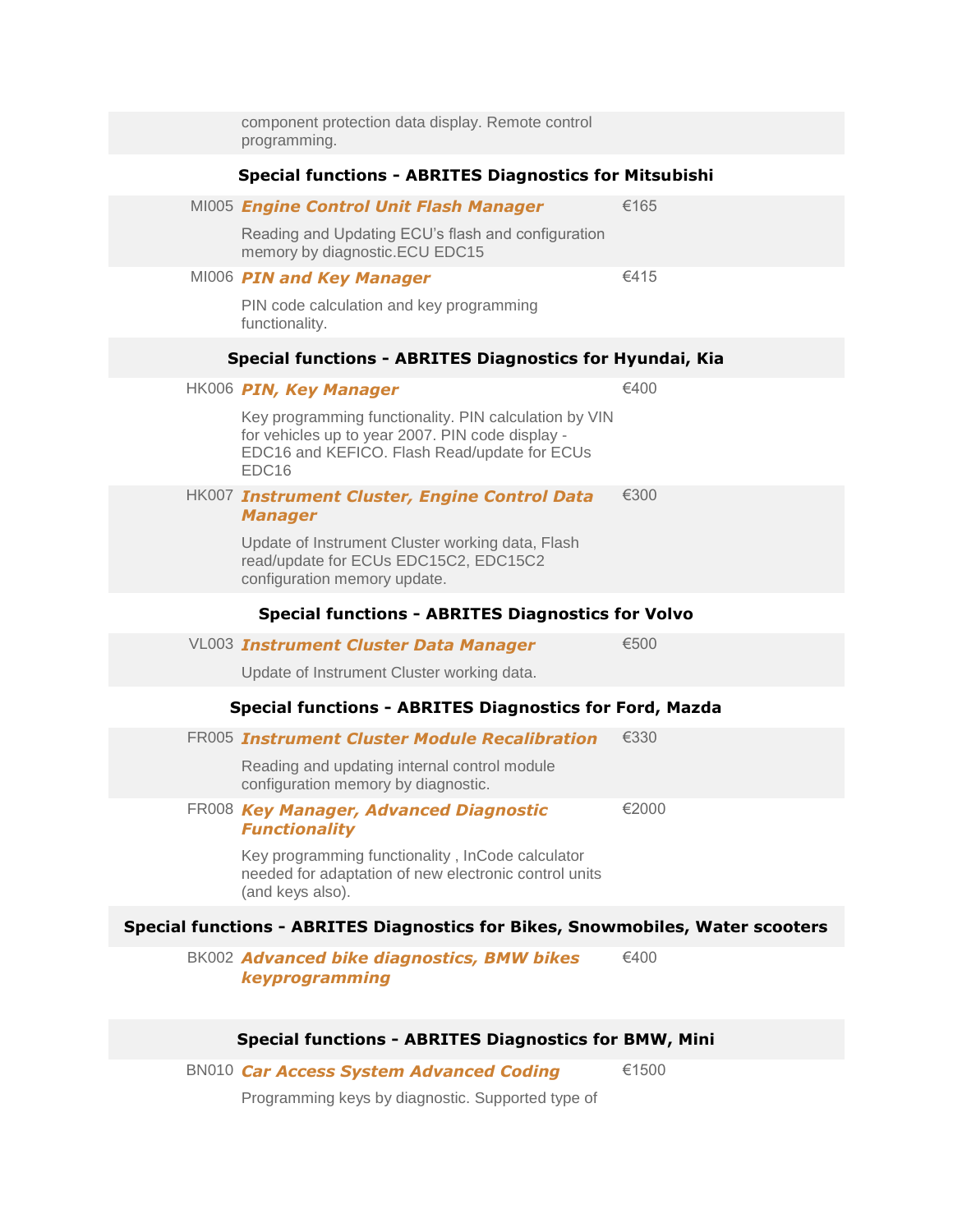|  | units are CAS1, CAS2, CAS3, CAS3+                                                                                                                                       |       |
|--|-------------------------------------------------------------------------------------------------------------------------------------------------------------------------|-------|
|  | <b>BN011 Electronic Gearbox System</b><br>synchronization                                                                                                               | €1000 |
|  | Perform synchronization/recovery between CAS, EGS<br>and ECU                                                                                                            |       |
|  | <b>BN012 Advanced Coding Functionality</b>                                                                                                                              | €500  |
|  | Reading and programming vehicle order data,<br>reprogramming flash memory of all electronic control<br>units, E-series unit coding                                      |       |
|  | BN013 Key Preparation by dump of CAS4                                                                                                                                   | €1500 |
|  | Preparing a keys by dump for BMW models with<br>CAS4 - newest BMW 1, 3, 5 GT, 6, 7, X3 series (<br>body Fxx)                                                            |       |
|  | <b>Special functions - ABRITES Diagnostics for Opel, Vauxhall</b>                                                                                                       |       |
|  | ON010 Engine Control Unit Flash Manager                                                                                                                                 | €205  |
|  | Reading and Updating ECU's flash by diagnostics<br>(OBDII).                                                                                                             |       |
|  | ON013 PIN and Key Manager                                                                                                                                               | €1100 |
|  | PIN code calculation and key programming<br>functionality, reading and updating of ConfData of<br>ECU, instrument clusters and BCM units.                               |       |
|  | ON014 Advanced Configuration                                                                                                                                            | €450  |
|  | Calibration of instrument cluster and engine control<br>module data, reset of airbag data (for certain models),<br>extraction of radio PIN code by diagnostics (OBDII). |       |
|  | <b>Special functions - ABRITES Diagnostics for Renault</b>                                                                                                              |       |
|  | RR009 Instrument Cluster Module Recalibration                                                                                                                           | €600  |
|  | Reading and updating internal control module<br>configuration memory by diagnostic                                                                                      |       |
|  | RR011 Engine Control Unit Advanced Diagnostic                                                                                                                           | €250  |
|  | Reading and updating flash and configuration<br>memory of the ECUs. Clearing IMMO code data                                                                             |       |
|  | RR012 Key Programming                                                                                                                                                   | €2750 |
|  | Key programming functionality                                                                                                                                           |       |
|  | <b>Special functions - ABRITES Diagnostics for DAF</b>                                                                                                                  |       |
|  | DF002 Key Programming                                                                                                                                                   | €600  |
|  | Key programming functionality.                                                                                                                                          |       |
|  | Special functions - ABRITES Diagnostics for Toyota, Lexus, Scion                                                                                                        |       |
|  |                                                                                                                                                                         |       |

TN005 *Advanced Diagnostic Functionality, Key*  €600*Programming*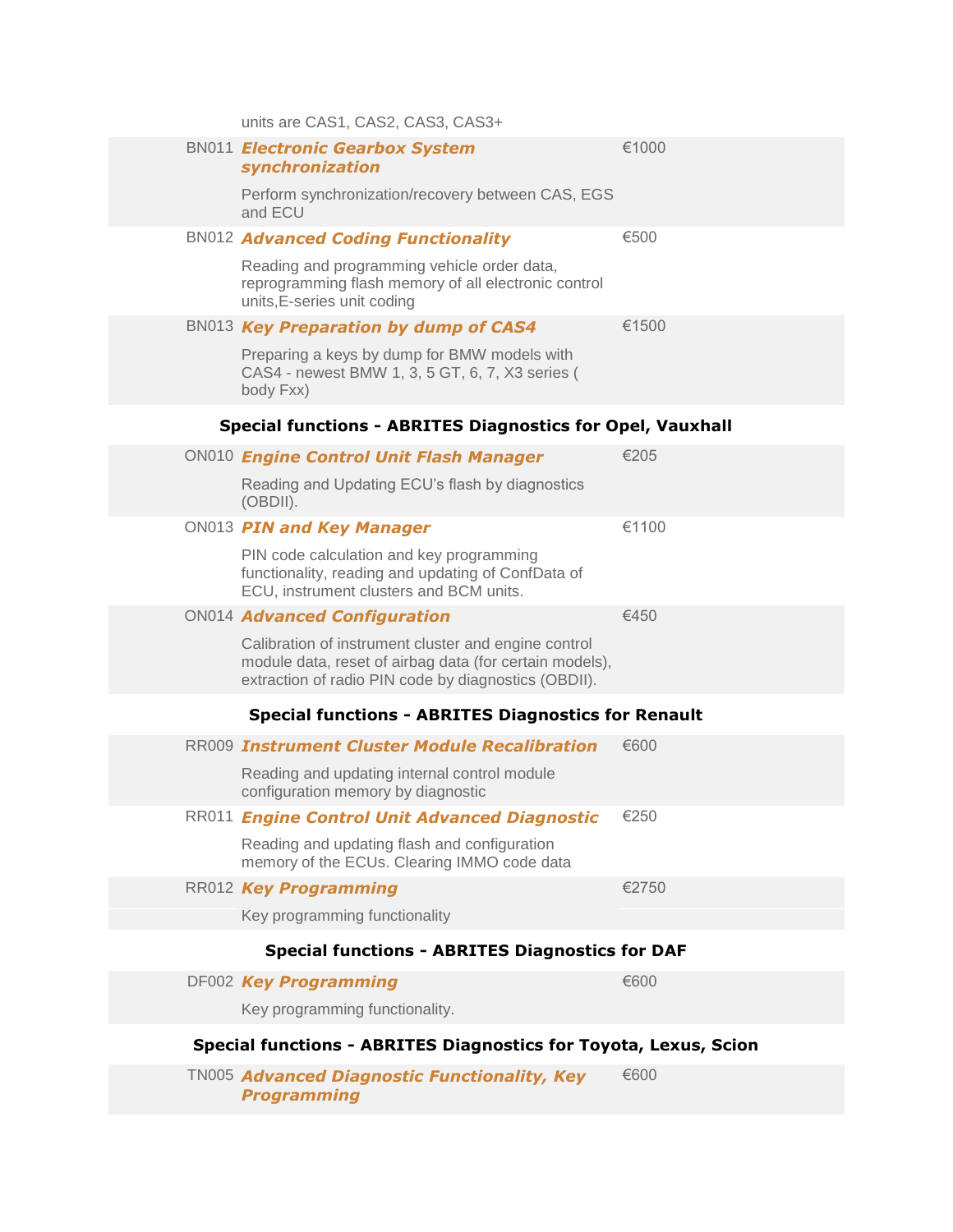|  | Key programming functionality. Immobilizer/Smart<br>system reset by diagnostic. Master key preparation by<br>dump of smart system. Identification Control Unit<br>reset by LIN bus.                                                                                                                                                                                                                                                                                                                                                                                                                                                                                  |       |
|--|----------------------------------------------------------------------------------------------------------------------------------------------------------------------------------------------------------------------------------------------------------------------------------------------------------------------------------------------------------------------------------------------------------------------------------------------------------------------------------------------------------------------------------------------------------------------------------------------------------------------------------------------------------------------|-------|
|  | <b>TN006 Advanced Key Programming by</b><br><b>Diagnostics</b><br>Master key emulation for all models with smart keys.                                                                                                                                                                                                                                                                                                                                                                                                                                                                                                                                               | €500  |
|  | Emergency start in all keys lost situations. ZN039 is<br>included when purchasing the special function.                                                                                                                                                                                                                                                                                                                                                                                                                                                                                                                                                              |       |
|  | Special functions - ABRITES Diagnostics for Chrysler, Dodge, Jeep                                                                                                                                                                                                                                                                                                                                                                                                                                                                                                                                                                                                    |       |
|  | CR005 PIN and Key Manager                                                                                                                                                                                                                                                                                                                                                                                                                                                                                                                                                                                                                                            | €500  |
|  | Key programming functionality by CAN and J1850                                                                                                                                                                                                                                                                                                                                                                                                                                                                                                                                                                                                                       |       |
|  | <b>CR006 Instrument Cluster Data Advanced</b><br><b>Configuration</b>                                                                                                                                                                                                                                                                                                                                                                                                                                                                                                                                                                                                | €500  |
|  | Reading and updating configuration memory<br>instrument clusters.                                                                                                                                                                                                                                                                                                                                                                                                                                                                                                                                                                                                    |       |
|  | CR007 Engine Control Unit Flash Manager                                                                                                                                                                                                                                                                                                                                                                                                                                                                                                                                                                                                                              | €165  |
|  | Reading and Updating ECU's flash and configuration<br>memory by diagnostic. ECU EDC15/16                                                                                                                                                                                                                                                                                                                                                                                                                                                                                                                                                                             |       |
|  | <b>Special functions - ABRITES Diagnostics for Mercedes, Smart, Maybach</b>                                                                                                                                                                                                                                                                                                                                                                                                                                                                                                                                                                                          |       |
|  | MN020 Instrument Cluster Data Manager                                                                                                                                                                                                                                                                                                                                                                                                                                                                                                                                                                                                                                | €1800 |
|  | Updating data memory instrument clusters W221,<br>W216, W219, X164, W164, W203, W251, W463,<br>R171, W209, W220, W215, W169, W245, Smart<br>(2007+), W204, X204, W212, W197, W207,<br>W218, W168, W202, W140, W210, W211, W461,<br>W208, W163, W230, Sprinter, Vito, Viano. Modifying<br>ASSYST and ASSYST PLUS service history records;<br>Updating data memory in Battery Control Module, Tire<br>Pressure Monitor, Electric Seat Adjustment Driver and<br>Electric Seat Adjustment Passenger, Rear Signal<br>Acquisition and Actuation Module 1, Electronic<br>Stability Program (ESP), Airbag, Electronic Parking<br>Brake, Vehicle Power Supply Control Module. |       |
|  | MN021 TV, ECU, Airbag Manager                                                                                                                                                                                                                                                                                                                                                                                                                                                                                                                                                                                                                                        | €400  |
|  | Reading and updating flash and configuration<br>memory of ECUs: Siemens SID, EDC15, EDC16.<br>Service list update. TV, AUX on/off configuration.<br>Ability for managing stored crash data and<br>configuration memory of electronic control unit.                                                                                                                                                                                                                                                                                                                                                                                                                   |       |
|  | MN026 Key Programming, EIS/ESL/DAS<br><b>Manager/7-Gear ETC/ISM/Infra Red and</b><br>password<br>reader/Personalization/Activation/Coding                                                                                                                                                                                                                                                                                                                                                                                                                                                                                                                            | €2500 |
|  | Generating of key dumps for vehicles with DAS-2,                                                                                                                                                                                                                                                                                                                                                                                                                                                                                                                                                                                                                     |       |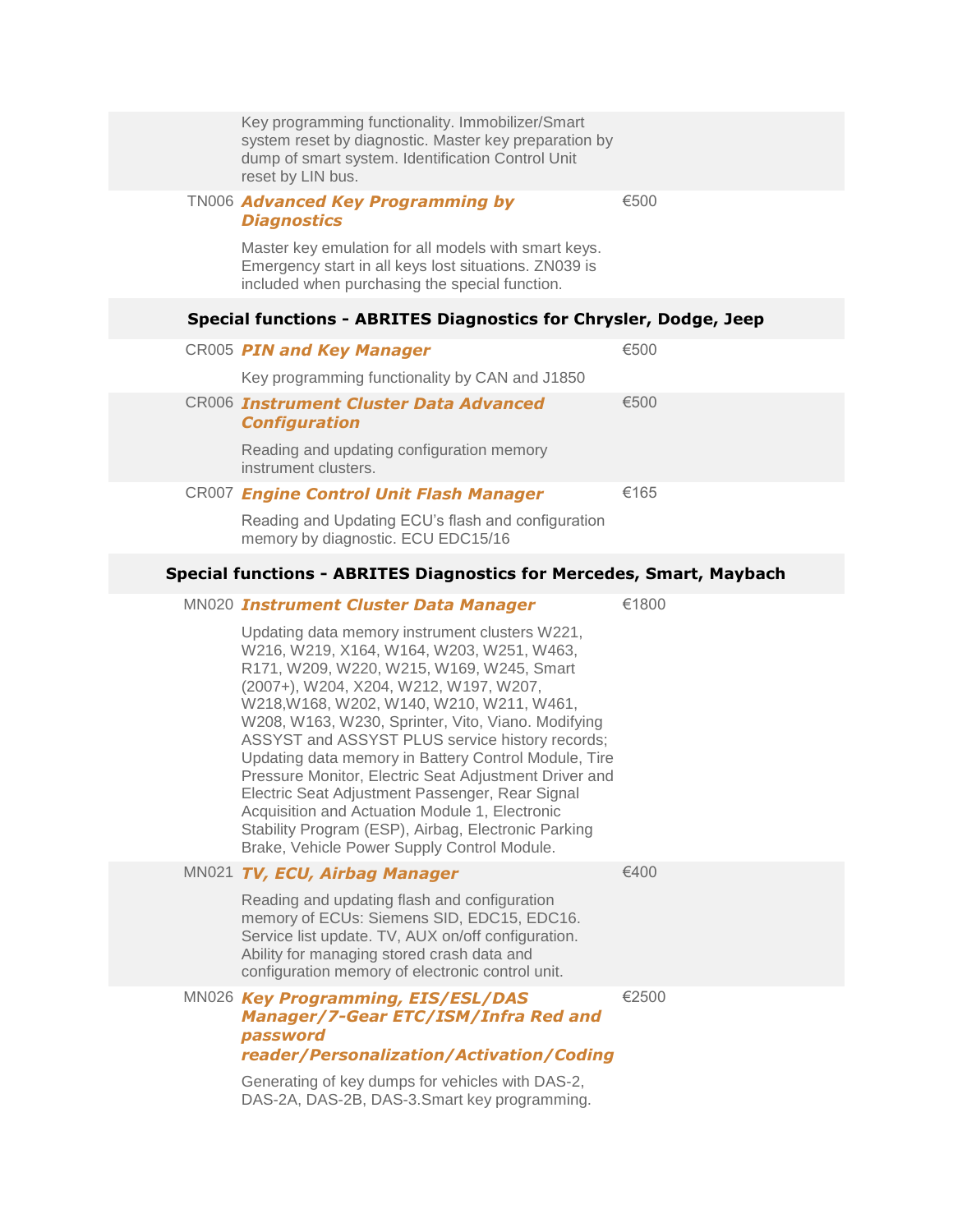Read partially data of the EIS. Read/update configuration data of the ESL. Virgin ESL. Resetting ETC (722.9) and ISM by diagnostic to the factory state without losing of SCN coding. Infra Red and password reader, Personalization, Activation, Coding.

### **Special functions - ABRITES Diagnostics for Peugeot, Citroen**

| <b>PN009 Engine Control Unit Advanced Diagnostic</b>                                                                                                                                                                                                                                                                                                                                                                                                                                                                   | €400                         |
|------------------------------------------------------------------------------------------------------------------------------------------------------------------------------------------------------------------------------------------------------------------------------------------------------------------------------------------------------------------------------------------------------------------------------------------------------------------------------------------------------------------------|------------------------------|
| Reading and updating flash and configuration<br>memory of ECUs: Siemens SID, EDC15, EDC16.<br>Service list update.                                                                                                                                                                                                                                                                                                                                                                                                     |                              |
| PN012 PIN Manager                                                                                                                                                                                                                                                                                                                                                                                                                                                                                                      | €1400                        |
| Display PIN code - diagnostic access.                                                                                                                                                                                                                                                                                                                                                                                                                                                                                  |                              |
| PN013 BSI, Instrument Cluster Data Manager                                                                                                                                                                                                                                                                                                                                                                                                                                                                             | €1400                        |
| Update of Instrument Cluster and BSI working data.                                                                                                                                                                                                                                                                                                                                                                                                                                                                     |                              |
| <b>Special functions - ABRITES Diagnostics for Jaguar and Land Rover</b>                                                                                                                                                                                                                                                                                                                                                                                                                                               |                              |
| JL002 Key learning                                                                                                                                                                                                                                                                                                                                                                                                                                                                                                     | €150                         |
| Key programming functionality.                                                                                                                                                                                                                                                                                                                                                                                                                                                                                         |                              |
| JL003 Mileage recalibration                                                                                                                                                                                                                                                                                                                                                                                                                                                                                            | €150                         |
| Update of Instrument Cluster working data.                                                                                                                                                                                                                                                                                                                                                                                                                                                                             |                              |
| <b>ABRITES Tag Key Tool - software for TAGPROG</b>                                                                                                                                                                                                                                                                                                                                                                                                                                                                     |                              |
| KT010 Tag Key Tool                                                                                                                                                                                                                                                                                                                                                                                                                                                                                                     | Free for all owners of ZN001 |
| This software will provide you access to the internal<br>memory and configuration of transponders. Available<br>tool for generation of keys by dump of immobilizer<br>system of the vehicle (more than 1000 models are<br>covered). Provided is the ability for preliminary<br>preparation of transponders to be ready for usage<br>with diagnostic equipment. Available functionality for<br>cloning of Megamos 13, Temic 11, Temic 12, Texas<br>4C, PIT ID33, Tiris 4D, Tiris 4E, Temic 8C (Mazda,<br>Ford, Proton). | and ZN002                    |
| KT011 Key Inspector                                                                                                                                                                                                                                                                                                                                                                                                                                                                                                    | €1000                        |
| Utility for displaying information from different keys                                                                                                                                                                                                                                                                                                                                                                                                                                                                 |                              |
| (VIN, last drive, mileage,).                                                                                                                                                                                                                                                                                                                                                                                                                                                                                           |                              |
| KT012 Porsche BCM                                                                                                                                                                                                                                                                                                                                                                                                                                                                                                      | €800                         |
| Key programming by dump from the Electronics Body<br>Front Section control unit (with Motorola MCU inside -<br>9S12XDP512, XEP100)                                                                                                                                                                                                                                                                                                                                                                                     |                              |

### **Package 1 – VAG Key**

ZN002, KT010, AN043, AN044, AN045, AN049, AN050, AN054 €5850 / €7020 (including VAT)